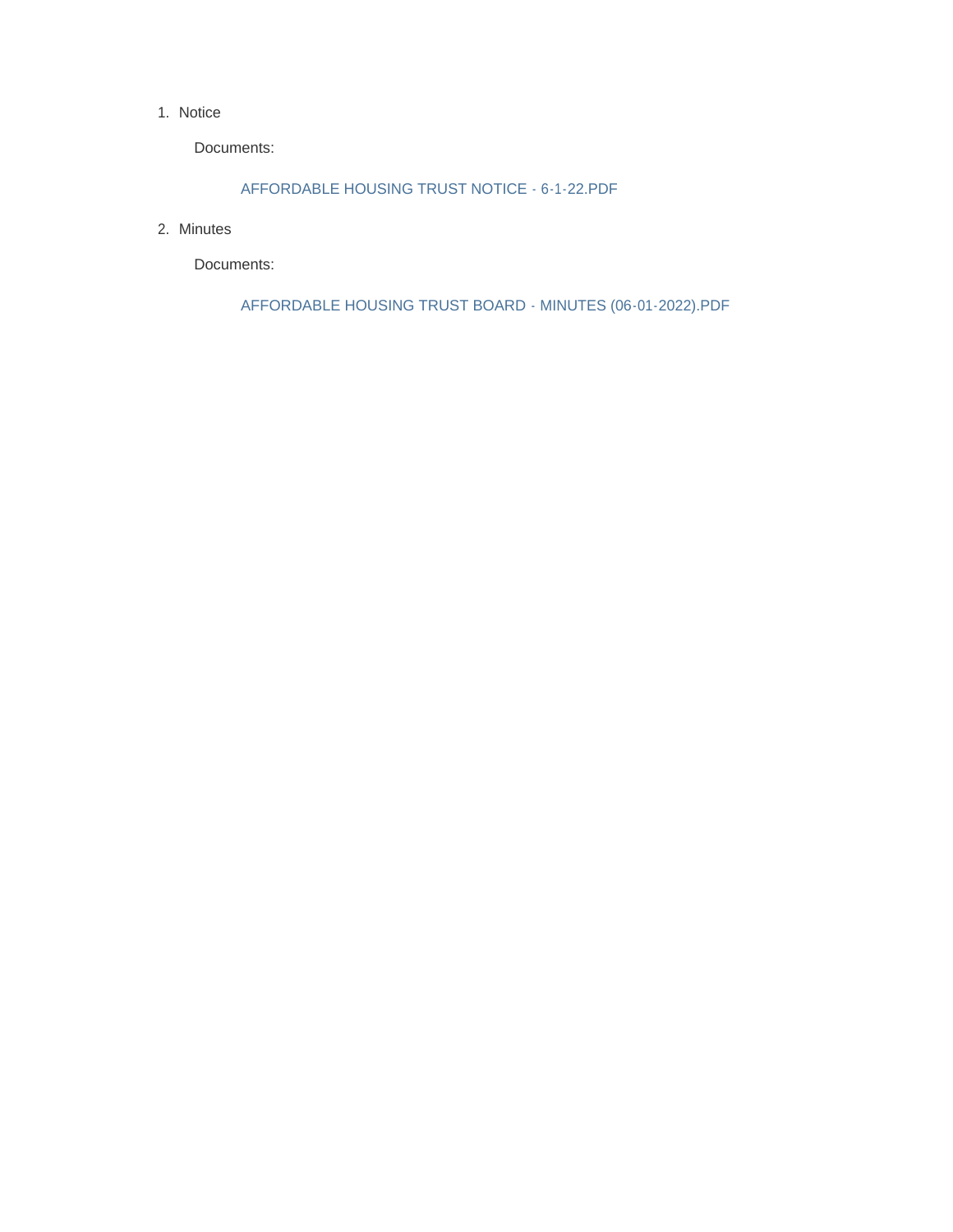#### Notice of Agenda

# **THE TOWN OF GREENWICH AFFORDABLE HOUSING TRUST**

### **Affordable Housing Trust Board and Advisory Council**

Wednesday – June 1, 2022 –3:00 pm

# Virtual Meeting via Zoom

Please click the link below to join the webinar: [https://greenwichct.zoom.us/j/83832255179?pwd=amNhY0YrTUtDVEhJa2F0NCt](https://greenwichct.zoom.us/j/83832255179?pwd=amNhY0YrTUtDVEhJa2F0NCtrS2ZjUT09) [rS2ZjUT09](https://greenwichct.zoom.us/j/83832255179?pwd=amNhY0YrTUtDVEhJa2F0NCtrS2ZjUT09) Password: 0024038

Or join by phone: Dial by your location:  $+1$  646 518 9805 US (International numbers available: [https://greenwichct.zoom.us/u/aegtpNcxUV\)](https://greenwichct.zoom.us/u/aegtpNcxUV)

Webinar ID: 838 3225 5179 Password: 0024038

# **MEETING AGENDA**

- Update on efforts to recruit remaining members of Advisory Council
- Update on status of RTM process reviewing Affordable Housing Plan
- Discuss economic impact of enabling 8-30g developers to shift from Set-Aside to Assisted Housing
- Approve technical conforming amendment to Section 11(5) of Affordable Housing Trust Declaration
- Discuss processing fees for credit card donations

*The Town complies with all applicable federal and state laws regarding non-discrimination, equal opportunity, affirmative action, and providing reasonable accommodations for persons with disabilities. If you require an accommodation to participate, please contact the Commissioner of Human Services at 203-622-3800 or demetria.nelson@greenwichct.org as soon as possible in advance of the event.*